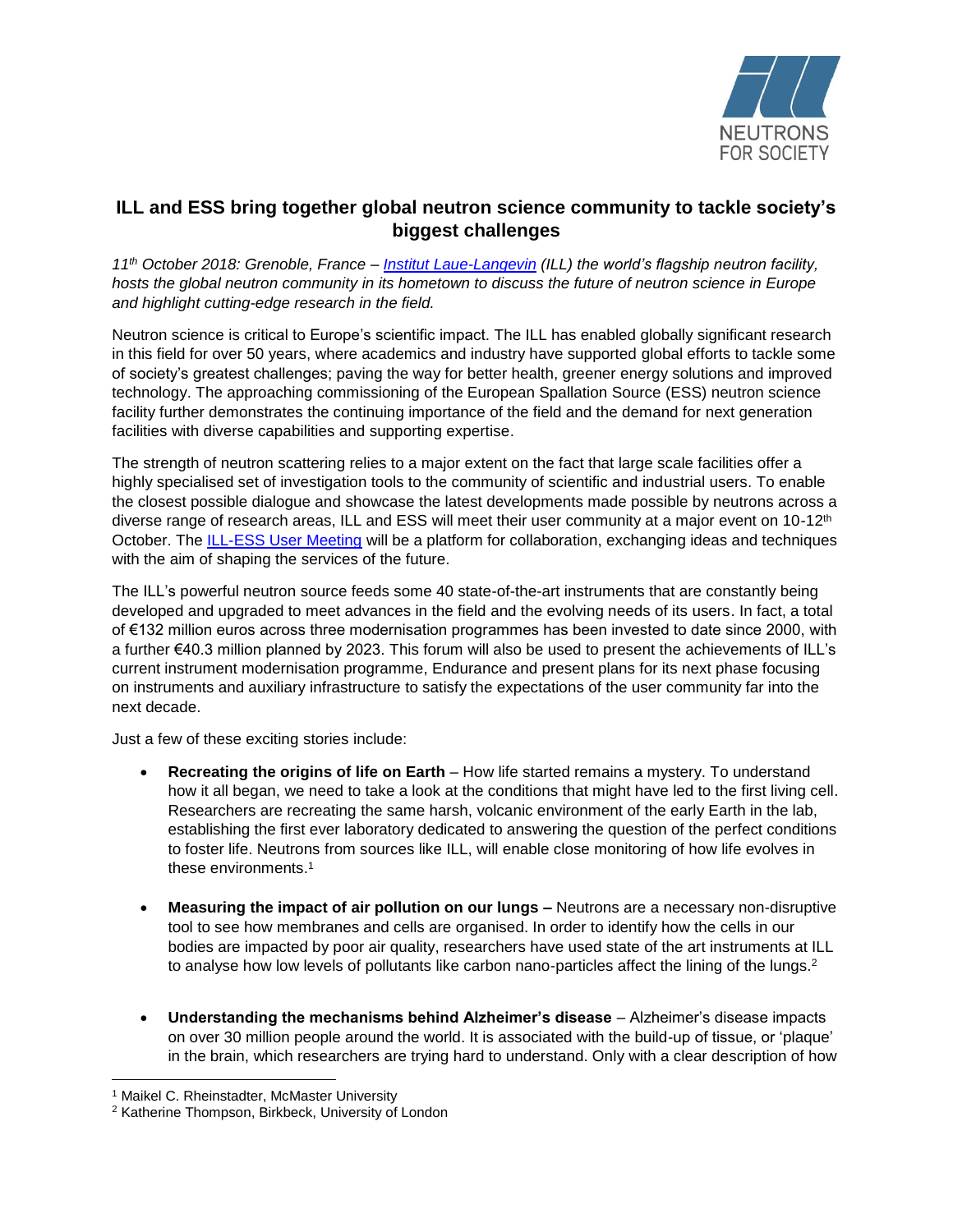

this tissue behaves can scientists then look to develop drugs to help prevent the development of this debilitating disease. Neutrons are playing a significant role in allowing researchers to look at and monitor this process, and learn about the structures at play.<sup>3</sup>

- **Better engineering solutions through the use of neutrons** We rely on materials used in extremely harsh environments and conditions; just take engines of aeroplanes or nuclear powers stations, which have to perform at either extremely high temperatures and / or very aggressive environments. Without an in-depth understanding of how these materials perform from the atomic level to whole component scale, 'over-engineering' of components, i.e. making them bigger than probably necessary, is inevitable. In a time when we are trying to make transport more fuel efficient and reduce the carbon footprint, the size of these parts need to be optimised, without reducing safety. Researchers are using world-leading instruments at ILL and other neutron scattering facilities to perform such analysis, even on full-size components of aircraft engines.<sup>4</sup>
- **Revealing the secrets of magnetism** The intriguing impact of magnetism has played a huge role in modern day society, no less because it has revolutionised how we store data. The study of multi-ferroics – the ability to control magnetism not just through electric currents, but voltage – is particularly important in this day and age as it could hold the secret to better, more energy efficient storage for computers. Neutron scattering holds the key to unlocking new levels of understanding magnetism.<sup>5</sup>
- **Exploring new materials to assist better drug design** Membrane proteins are key in directing future drug design, yet are difficult to study since they frequently lose both structure and function if removed from their surrounding environment. New methods that involve capturing the protein within a lipid-polymer nanodisc, combined with advances in neutron scattering experiments, will help to study these proteins in a way not possible before – potentially leading to not only new advances in drug discovery, but in the development of more efficient pesticides too.<sup>6</sup>
- **Finding the best materials for energy storage –** Energy storage is a must for renewable options such as wind and solar power and plays a key role in the development of more efficient, electric vehicles. In order to store this energy in practice, however, we need to be able to adequately predict the lifetimes of the materials used, such as those found in lithium ion cells that electric cars run on. Neutrons are enabling researchers to analyse the materials and processes involved in future batteries, in real-time.<sup>7</sup>
- **Designing more effective HIV drugs –** HIV-1, the virus that causes AIDS, is a serious health challenge worldwide. HIV-1 protease, an enzyme responsible for the maturation of the virus, is a key target for drug design for HIV-1 as, without the activity of this enzyme, the HIV-1 virions remain non-infectious, halting the development of AIDS. The design of these drugs has been led by knowledge of the structures of HIV-1 protease as determined by both X-ray and neutron crystallography, with the latter research conducted using resources at the ILL and ORNL. With a

 $\overline{\phantom{a}}$ <sup>3</sup> Maikel C. Rheinstadter, McMaster University

<sup>4</sup> Michael Preuss, University of Manchester

<sup>5</sup> Markus Braden, Universitat zu Koln

<sup>6</sup> Karen Edler, University of Bath

<sup>7</sup> Helmut Ehrenberg, Karlsruhe Institute of Technology (KIT)